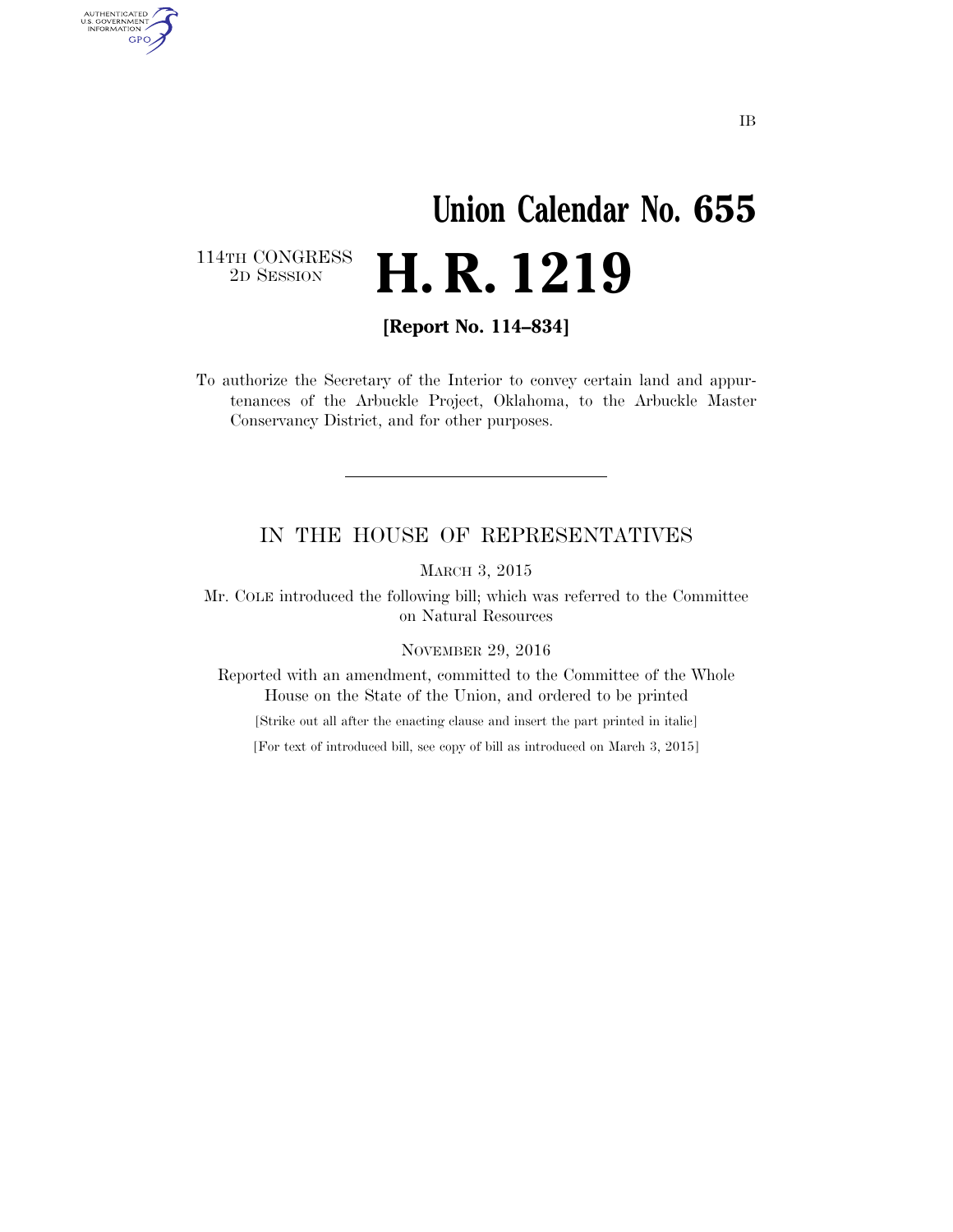## **A BILL**

2

To authorize the Secretary of the Interior to convey certain land and appurtenances of the Arbuckle Project, Oklahoma, to the Arbuckle Master Conservancy District, and for other purposes.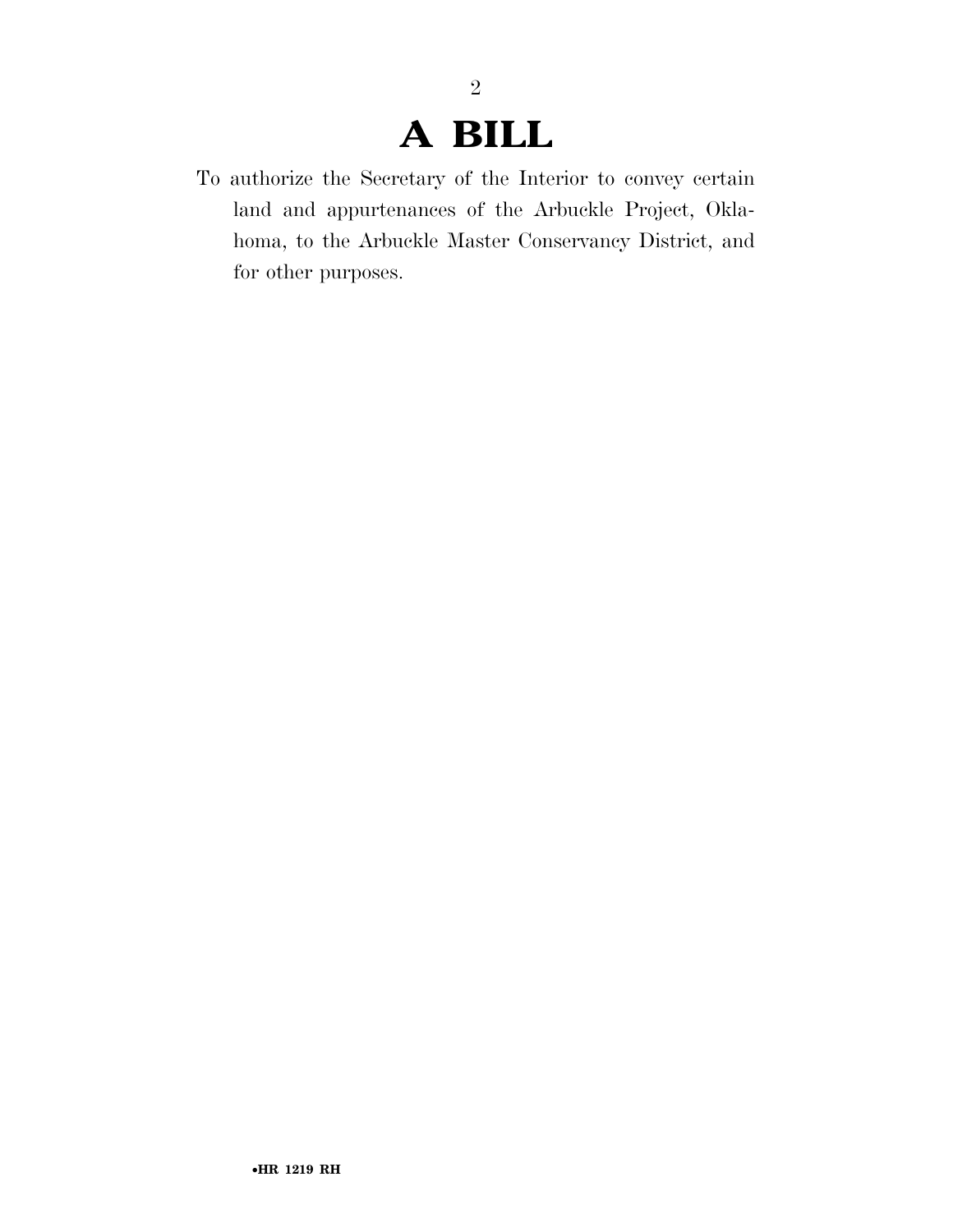*Be it enacted by the Senate and House of Representa- tives of the United States of America in Congress assembled, SECTION 1. SHORT TITLE.* 

 *This Act may be cited as the ''Arbuckle Project Mainte- nance Complex and District Office Conveyance Act of 2016''.* 

### *SEC. 2. CONVEYANCE OF MAINTENANCE COMPLEX AND DIS- TRICT OFFICE OF THE ARBUCKLE PROJECT, OKLAHOMA.*

 *(a) IN GENERAL.—The Secretary of the Interior shall, as soon as practicable, convey to the Arbuckle Master Con- servancy District, located in Murray County, Oklahoma, all right, title, and interest of the United States in and to the Maintenance Complex and District Office, Arbuckle Project, Oklahoma, consistent with the terms and conditions set forth in the Agreement between the United States and the Arbuckle Master Conservancy District.* 

*(b) DEFINITIONS.—* 

 *(1) AGREEMENT.—The term ''Agreement'' means the Agreement between the United States and the Ar- buckle Master Conservancy District for Transferring Title to the Federally Owned Maintenance Complex and District Office to the Arbuckle Master Conser-vancy District (Agreement No. 14AG640141).*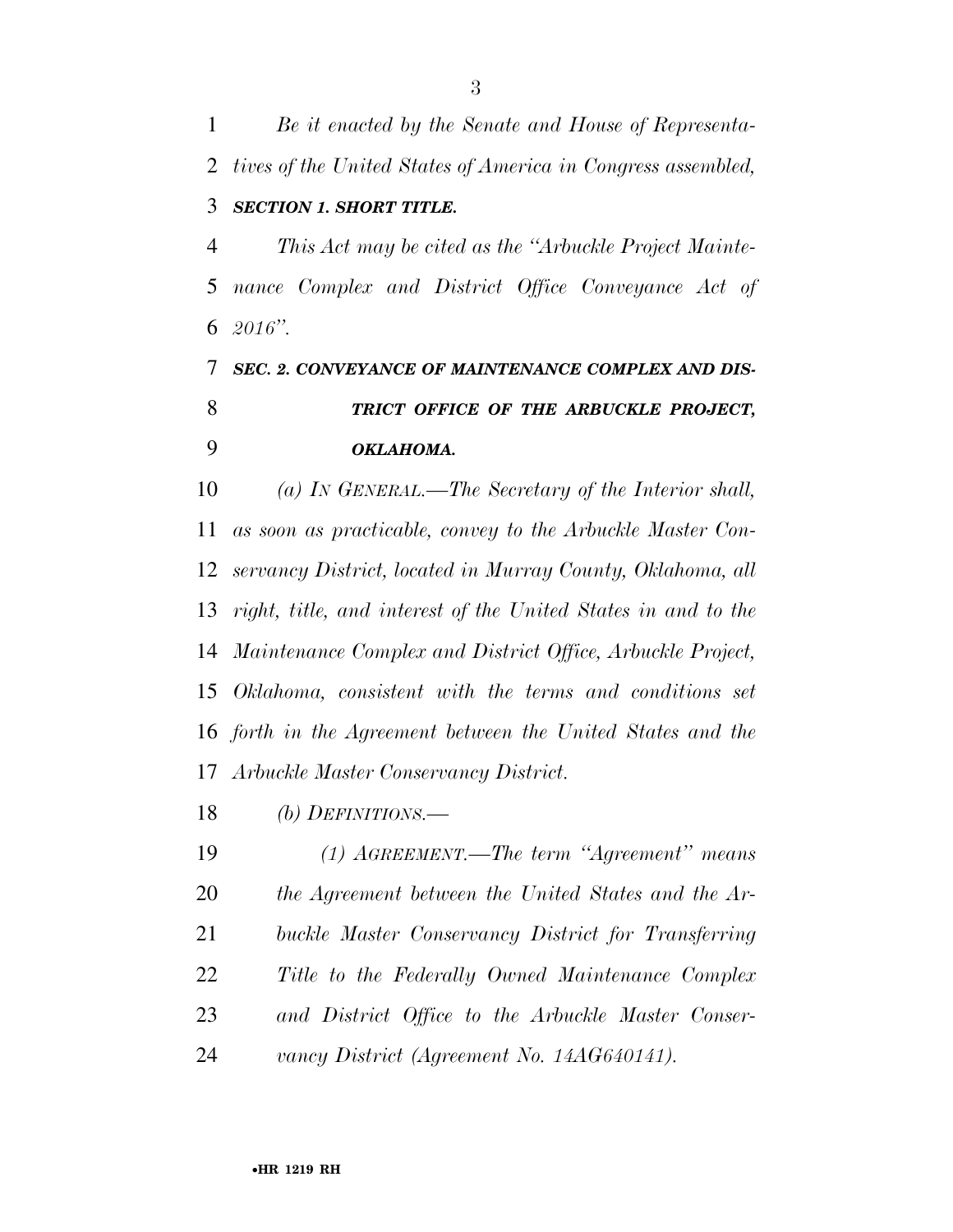*(2) DISTRICT OFFICE.—The term ''District Of- fice'' means the headquarters building located at 2440 East Main, Davis, Oklahoma, and the approximately 0.83 acres described in the Agreement.* 

 *(3) MAINTENANCE COMPLEX.—The term ''Main- tenance Complex'' means the caretakers residence, shop buildings, and any appurtenances located on the lands described in the Agreement, to include approxi-mately 2.00 acres, more or less.* 

 *(c) LIABILITY.—Effective upon the date of conveyance of the Maintenance Complex and District Office under this section, the United States shall not be held liable by any court for damages of any kind arising out of any act, omis- sion, or occurrence relating to the Maintenance Complex and District Office, except for damages caused by acts of negligence committed by the United States or by its employ- ees or agents prior to the date of conveyance. Nothing in this section increases the liability of the United States be- yond that provided in chapter 171 of title 28, United States Code (popularly known as the ''Federal Tort Claims Act'') on the date of the enactment of this Act.* 

 *(d) BENEFITS.—After conveyance of the Maintenance Complex and District Office to the Arbuckle Master Conser-vancy District—*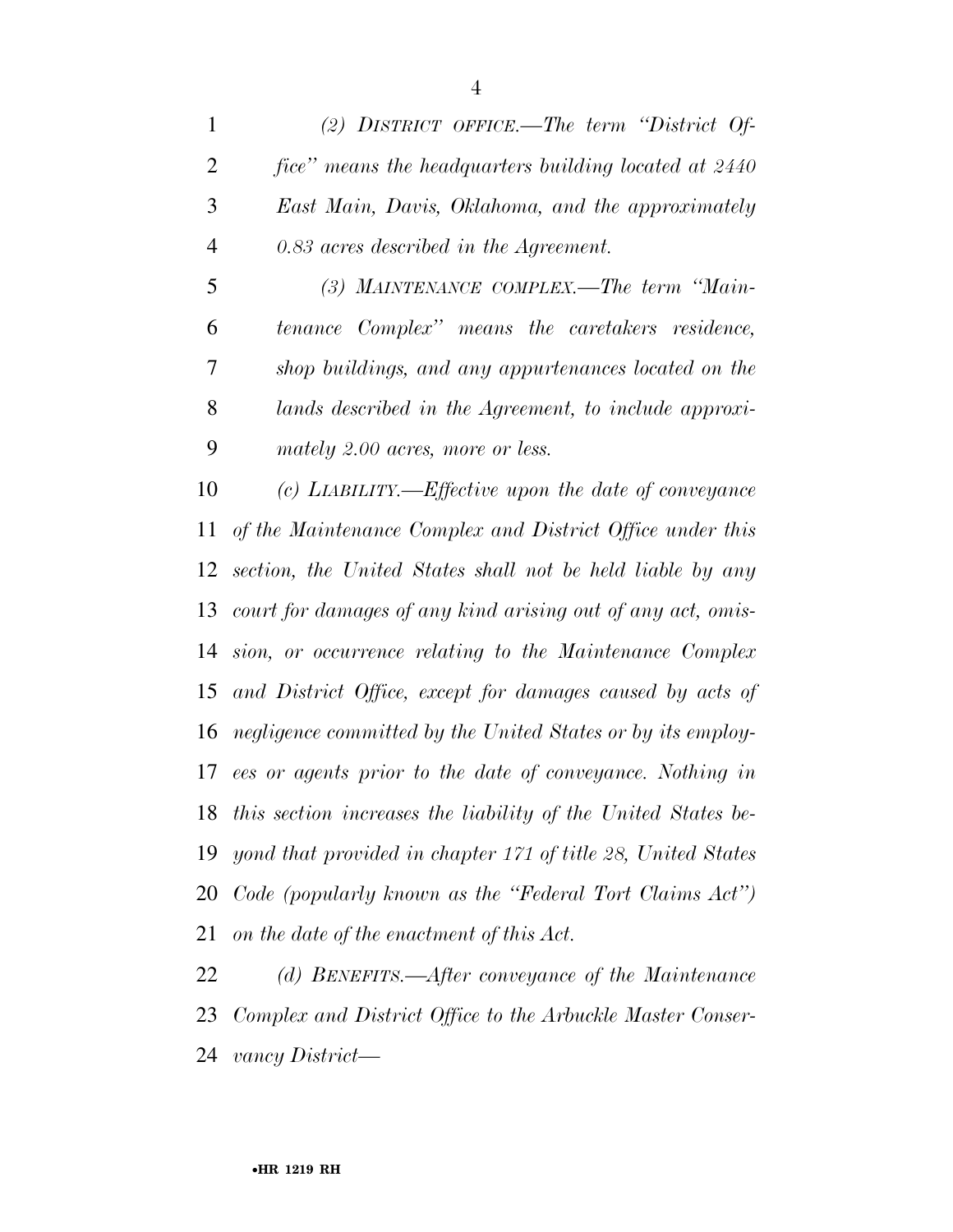| $\mathbf{1}$   | (1) the Maintenance Complex and District Office          |
|----------------|----------------------------------------------------------|
| 2              | shall not be considered to be a part of a Federal rec-   |
| 3              | <i>lamation project; and</i>                             |
| $\overline{4}$ | $(2)$ such water district shall not be eligible to re-   |
| 5              | ceive any benefits with respect to any facility com-     |
| 6              | prising that Maintenance Complex and District Of-        |
| 7              | fice, except benefits that would be available to a simi- |
| 8              | larly situated person with respect to such a facility    |

*that is not part of a Federal reclamation project.* 

 *(e) COMMUNICATION.—If the Secretary of the Interior has not completed the conveyance required under subsection (a) within 12 months after the date of enactment of this Act, the Secretary shall submit to Congress a letter with sufficient detail that explains the reasons the conveyance has not been completed and stating the date by which the conveyance will be completed.*